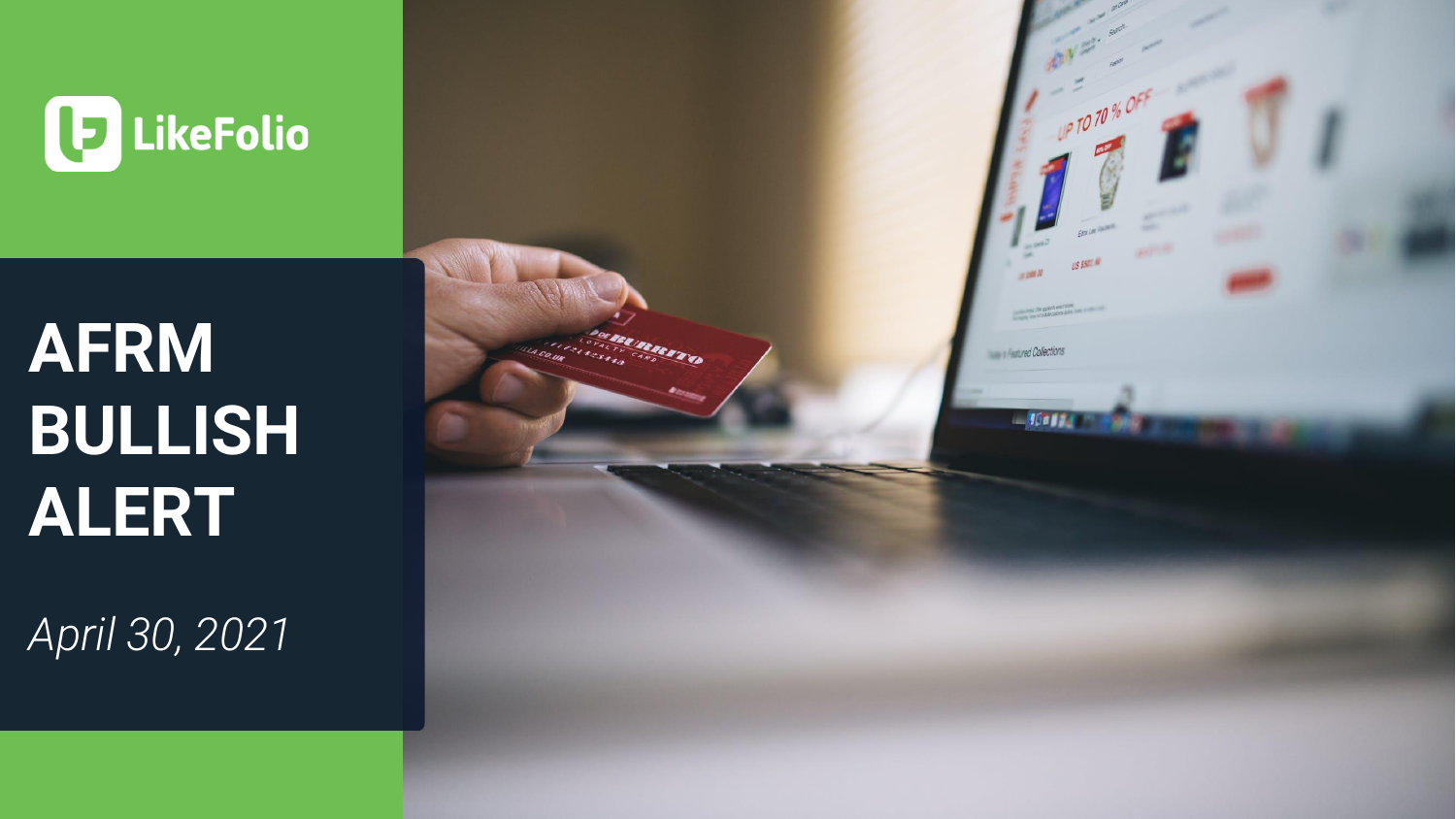## Bullish Opportunity Alert: **AFRM**

#### Actionable Trade Idea

#### **Buy Affirm Holdings, Inc. (NASDAQ:AFRM) stock up to \$80/share\*\***

Alternative approaches would include selling OTM put options with a strike price 5% below the current price of the stock each month to generate income until a position is established.

We believe this stock could gain by as much as 100% within the next 2 years.

\*\*ON ALL TRADES, it is important to use proper risk management to correctly allocate and protect your capital. One popular exit strategy for bullish trades is a 25% trailing stop.

**Affirm offers point-of-sale (PoS) loans for consumers completing a purchase digitally. Affirm integrates directly into merchant point of sale to allow consumers to buy-now, pay-later at no interest. Major merchants include Walmart, Peloton and VRBO.**

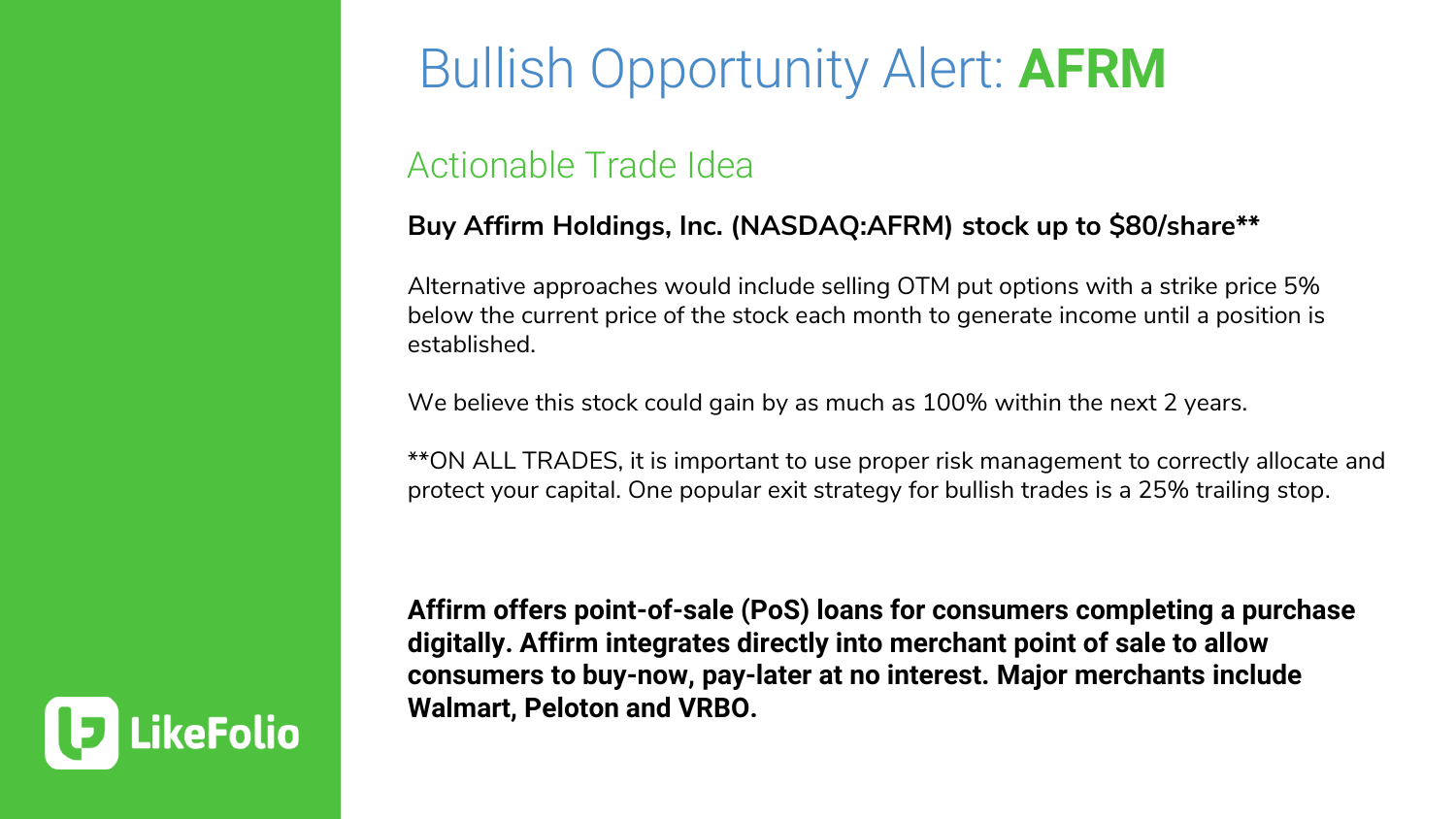#### Consumer Demand:

o Consumer Mentions of using AFRM's point-of-sale loans to finance a purchase are rocketing in 2021: **+60% YoY**

o PI Mentions have improved YoY in **26 consecutive quarters**  and are on pace to continue the trend in 21Q4 (ending 6/30/21)

## AFRM: **Robust Year-over-Year Growth**



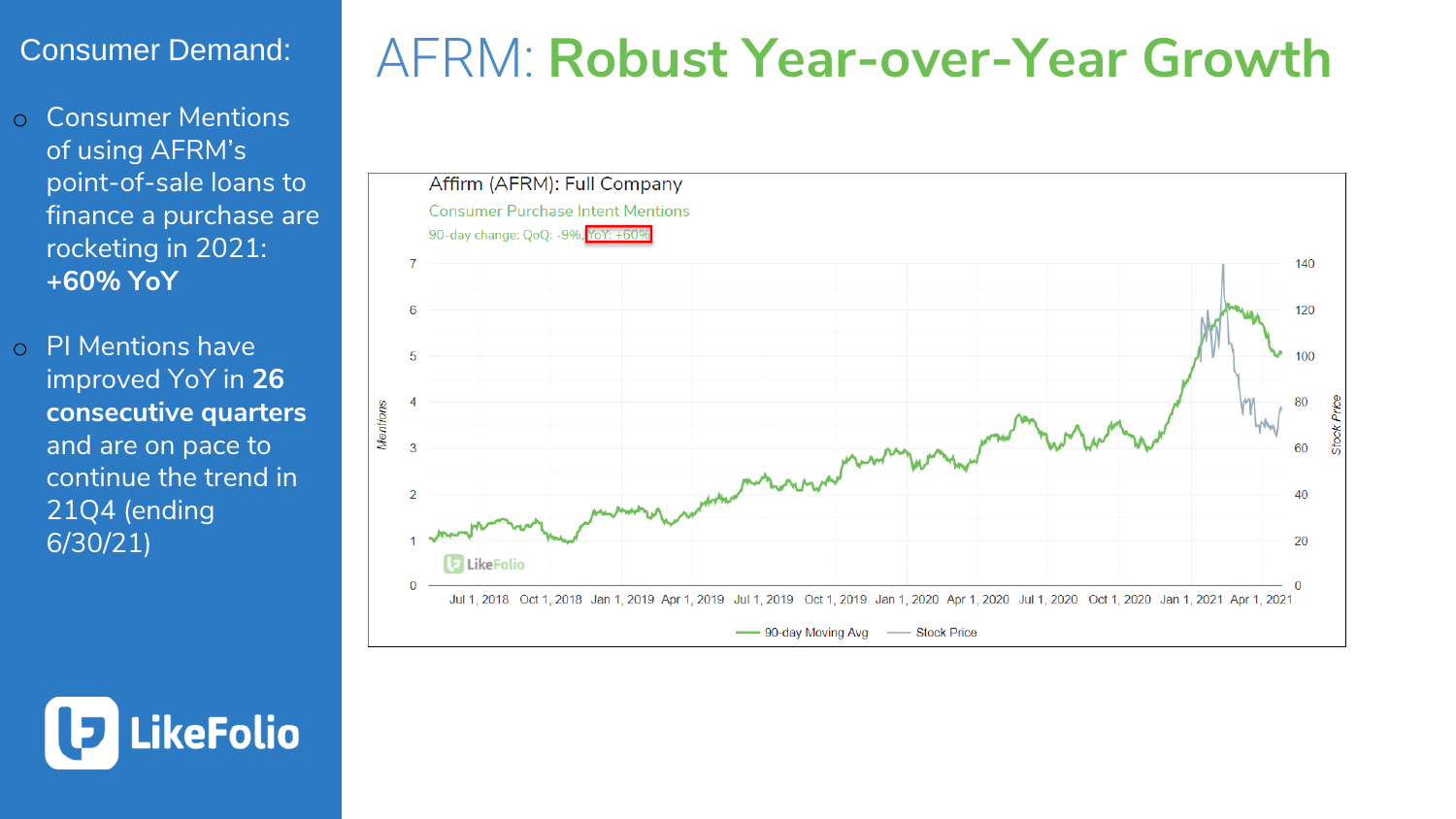#### Consumer Happiness:

- o In the past quarter, Sentiment mentions improved +1% from the prior year, to an overall score 61% positive
- o Consumers praise Affirm for helping them purchase items that they consider necessary but are unable to afford entirely out-of-pocket as well as its on-time payment incentives:



## AFRM: **Positive Sentiment is Rising**



Josh with the Green Eyes @kingoftheswipe

Just 2 more payments left on this engagement ring. Very happy about that. This process was very easy  $\Theta$ thanx, @Affirm

12:04 PM · Feb 12, 2021 from Chicago, IL · Twitter for iPhone

#### Kitty Bradshaw >: Openly Black @KittyBradshaw

Uhhh @Affirm is my new favorite credit card. They are the only ones that reward me for paying on time and gives me no interest options.

 $\cdots$ 

I am more inclined to use their credit card than my actual Visa & MC directly.

4:15 PM · Mar 15, 2021 · Twitter Web App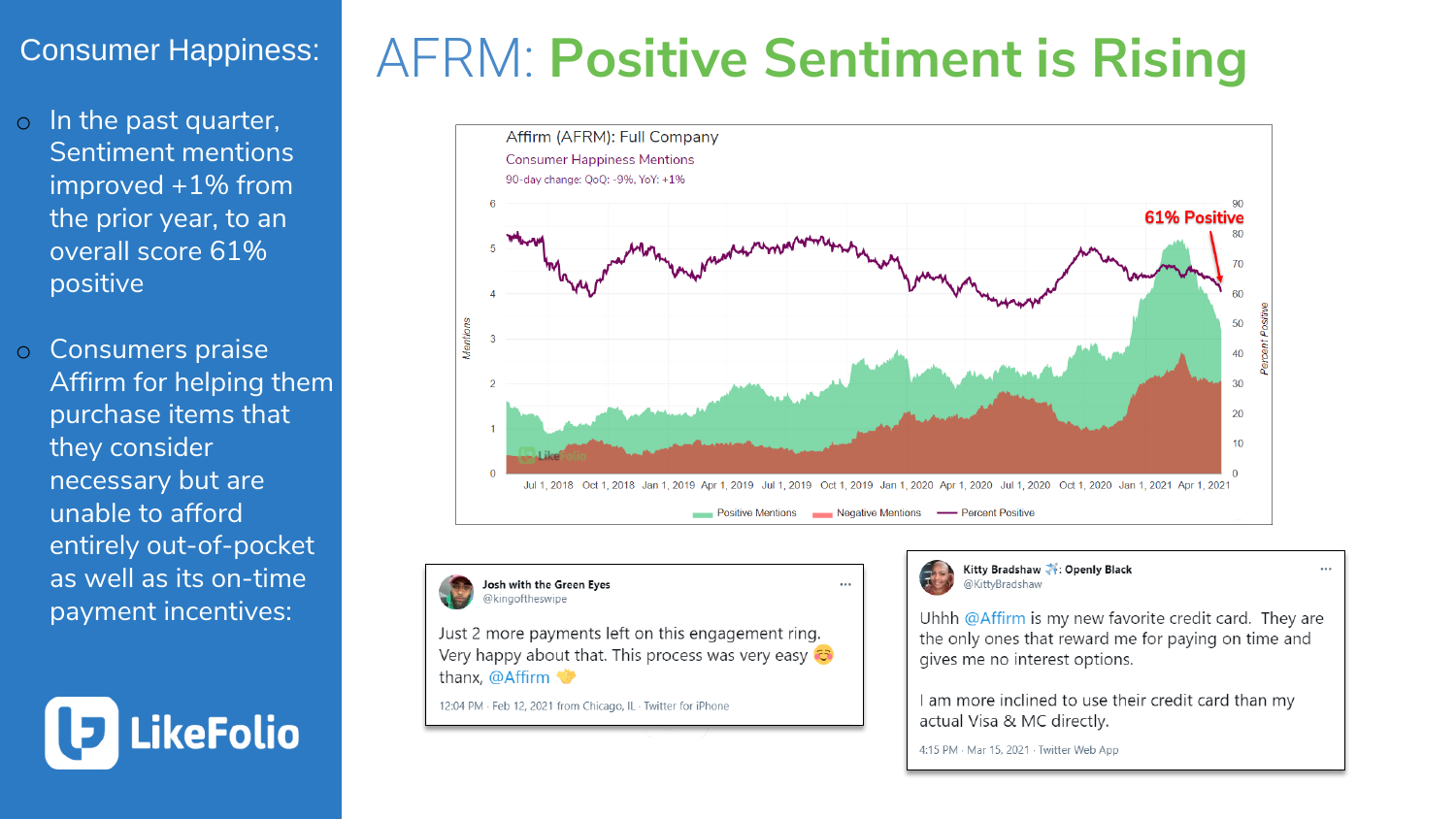#### Macro Tailwind:

- o Consumer Mentions of completing purchases online surged in 2020 and remain elevated, suggesting a lasting consumer behavior shift: **+22% YoY**
- o Affirm partners with [merchants \(and soon](https://www.affirm.com/press/releases/affirm-announces-the-affirm-card) consumers directly) to finance a growing number of these purchases and serves as an ideal alternative for many consumers vs a traditional credit card

**ikeFolio** 

## AFRM: **eCommerce is Driving PoS Loans**

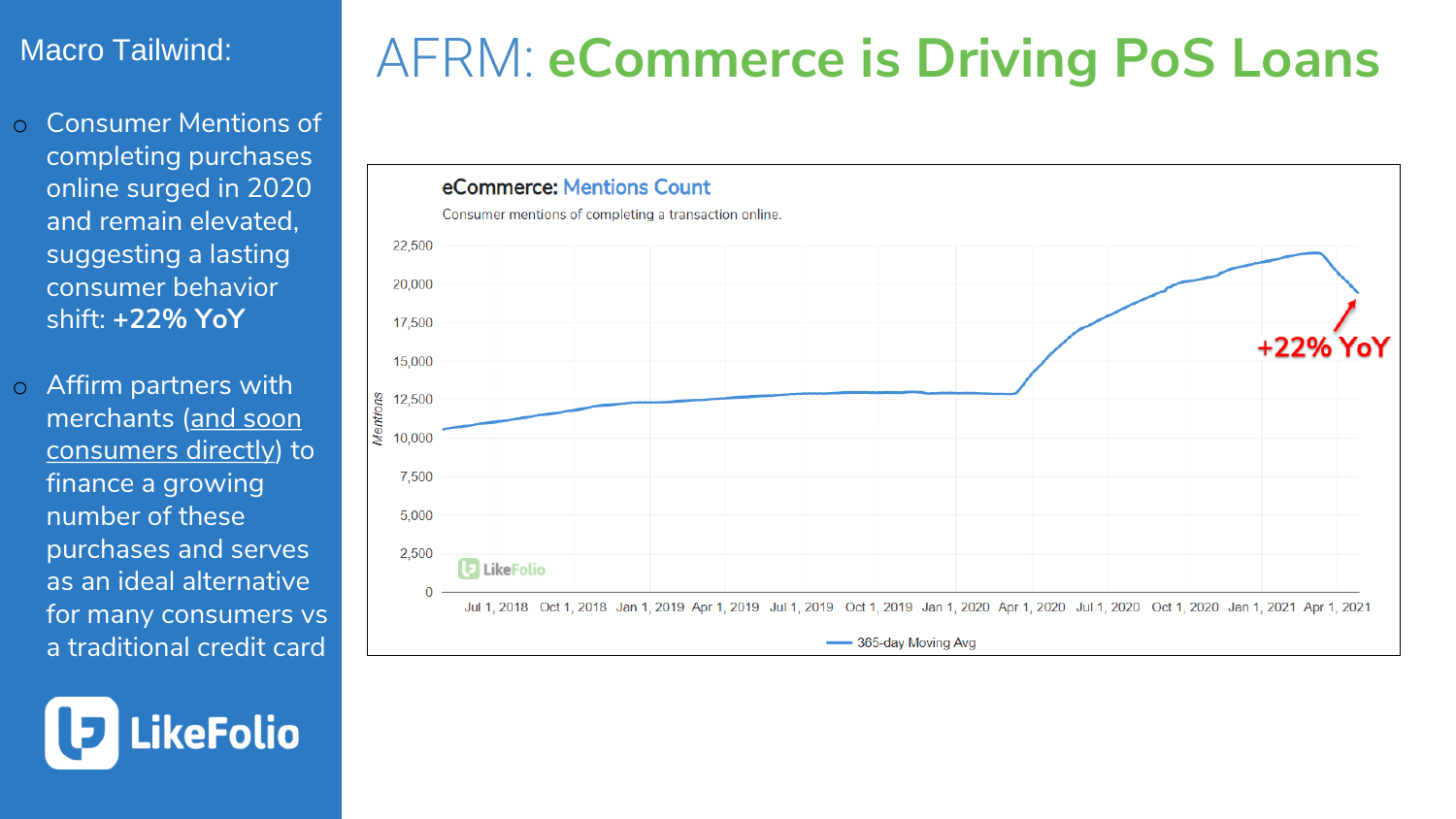## AFRM: **The Bottom Line**

- Affirm is positioned to get a large boost from one of its [largest merchant partners](https://news.crunchbase.com/news/affirm-s1-ipo/) on its next report: Peloton (PTON) -- **In December, Peloton began delaying the capture of transactions based on shipment date**. This [change in Peloton payment processing](https://www.yahoo.com/now/edited-transcript-afrm-oq-earnings-220000627.html) shifted key PTON purchases into the quarter that is about to be reported, a potential windfall for AFRM. Peloton demand rocketed in December 2020.
- In 2020, overall [credit card debt](https://www.experian.com/blogs/ask-experian/state-of-credit-cards/#:~:text=Prior%20to%202020%2C%20consumer%20credit,the%20lowest%20point%20since%202017.) fell for the first time in 7 years. Congruently, services that allow consumers to 'Buy Now, Pay Later' (BNPL) with individual loans provided at the **point-of-sale have become [increasingly popular](https://adage.com/article/cmo-strategy/rise-buy-now-pay-later-brands-sparks-new-lending-industry-marketing-battle/2320391) for online transactions**.
- Although the industry point-of-sale loan industry is becoming increasingly crowded, Affirm's robust [network of partnered merchants provides it with an undeniable edge. Of key importance, AFRM recently](https://www.affirm.com/press/releases/affirm-to-power-shopify-shop-pay-installments) integrated with Shopify (SHOP) to offer 'pay installments' for Shop Pay checkout.
- [21Q2 earnings results](file:///C:/Users/Megan/Downloads/•	Affirm’s 21Q2 earnings results surpassed Wall St. expectations for both EPS and revenue. The report also revealed growth in several key areas) corroborate the underlying demand growth seen in the past year. In addition to surpassing Wall St. expectations for EPS and Revenue, AFRM reported: 4.5 million active users, up **+52% YoY**, 7,890 partnered merchants, up **+90% YoY**, and 2.2 transactions per customer, up **+7% YoY**.
- **Caveat:** Affirm held its initial public offering in January 2021 and has only reported one quarter of earnings results thus far. Although we're confident in the company's ability to continue delivering results, we're expecting to see significant price volatility in the near-term.

**Our data shows that demand for AFRM is surging, propelled by underlying consumer spending habits, namely the shift toward eCommerce. Additionally, its partnered merchant network is still expanding alongside its userbase. Affirm is well-positioned within a growing industry (BNPL); we're expecting to see this market newcomer to leverage its high-profile partnerships to outpace the competition. Barring a major decline in the underlying mention volume, we're bullish on AFRM going forward.**

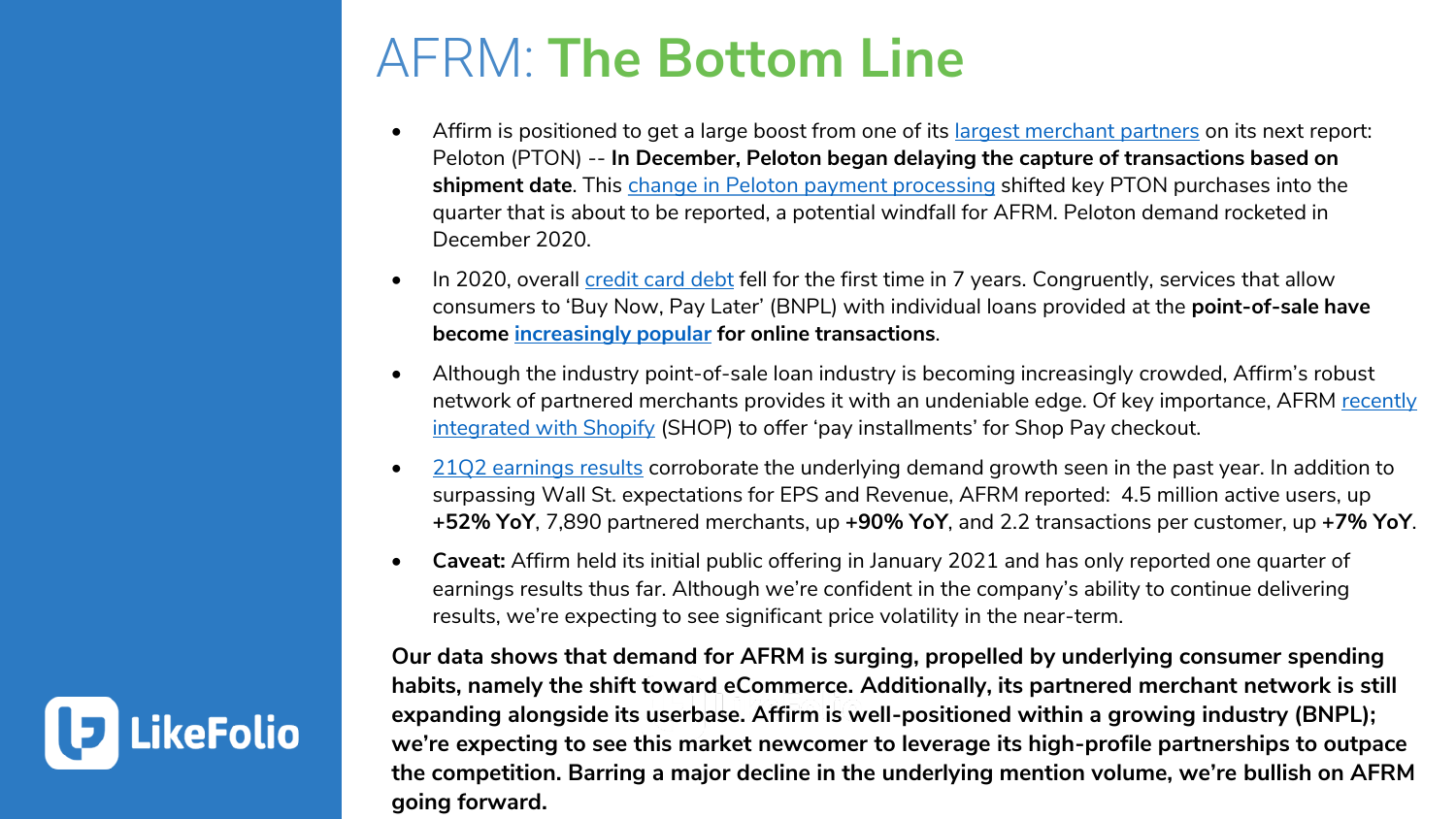### **Disclaimers**

The material in this presentation is for informational purposes only and does not constitute an offer to sell, a solicitation to buy, a recommendation or endorsement for any security or strategy, nor does it constitute an offer to provide investment advisory or other services by LikeFolio, SwanPowers, LLC, or its employees.

This information is not investment or tax advice.

SwanPowers, LLC and LikeFolio is not an investment advisor or a broker dealer.

Investing in securities involves risks, and there is always the potential of losing all your money.

Before investing in any strategy, consider your investment objectives and speak with a professional.

Past performance does not guarantee future results, and the likelihood of investment outcomes is hypothetical.